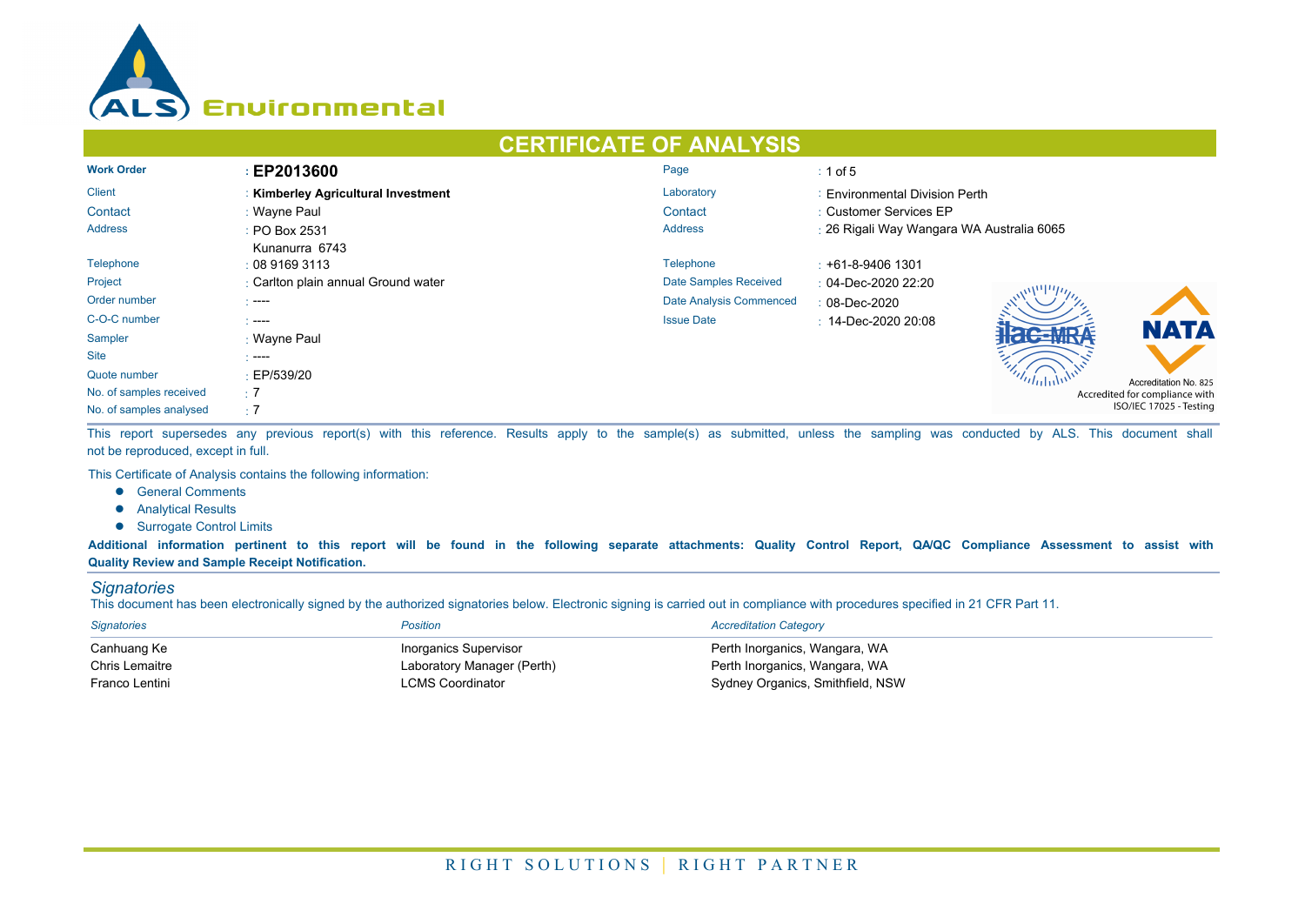

#### *General Comments*

The analytical procedures used by ALS have been developed from established internationally recognised procedures such as those published by the USEPA, APHA, AS and NEPM. In house developed procedures are fully validated and are often at the client request.

Where moisture determination has been performed, results are reported on a dry weight basis.

Where a reported less than (<) result is higher than the LOR, this may be due to primary sample extract/digestate dilution and/or insufficient sample for analysis.

Where the LOR of a reported result differs from standard LOR, this may be due to high moisture content, insufficient sample (reduced weight employed) or matrix interference.

When sampling time information is not provided by the client, sampling dates are shown without a time component. In these instances, the time component has been assumed by the laboratory for processing purposes.

Where a result is required to meet compliance limits the associated uncertainty must be considered. Refer to the ALS Contact for details.

CAS Number = CAS registry number from database maintained by Chemical Abstracts Services. The Chemical Abstracts Service is a division of the American Chemical Society. Key :

LOR = Limit of reporting

**^** = This result is computed from individual analyte detections at or above the level of reporting

 $\alpha$  = ALS is not NATA accredited for these tests.

 $\sim$  = Indicates an estimated value.

l Phenoxyacetic acid + Pesticides conducted by ALS Sydney, NATA accreditation no. 825, site no 10911.

**EP234: Poor matrix spike recovery for particular compounds due to matrix interferences.**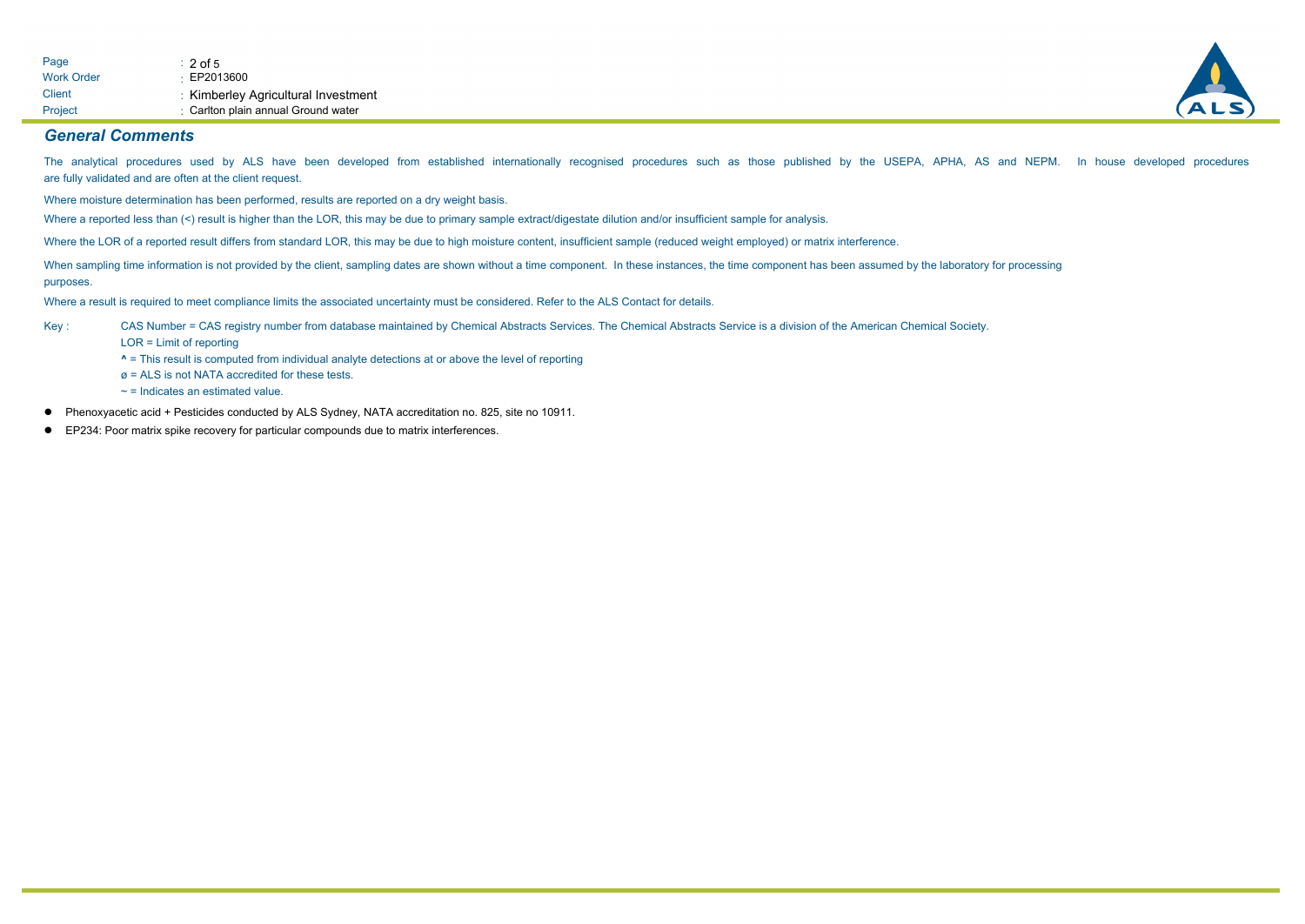

### *Analytical Results*

| Sub-Matrix: WATER<br>(Matrix: WATER)                         |                          |              | Sample ID            | <b>Y15</b>        | <b>Y14</b>        | <b>Y13</b>        | <b>Y12</b>        | <b>Y11</b>        |  |
|--------------------------------------------------------------|--------------------------|--------------|----------------------|-------------------|-------------------|-------------------|-------------------|-------------------|--|
|                                                              |                          |              | Sampling date / time | 15-Oct-2020 00:00 | 15-Oct-2020 00:00 | 15-Oct-2020 00:00 | 15-Oct-2020 00:00 | 15-Oct-2020 00:00 |  |
| Compound                                                     | <b>CAS Number</b>        | LOR          | Unit                 | EP2013600-001     | EP2013600-002     | EP2013600-003     | EP2013600-004     | EP2013600-005     |  |
|                                                              |                          |              |                      | Result            | Result            | Result            | Result            | Result            |  |
| <b>EA005P: pH by PC Titrator</b>                             |                          |              |                      |                   |                   |                   |                   |                   |  |
| pH Value                                                     | $---$                    | 0.01         | pH Unit              | 7.38              | 7.95              | 7.72              | 7.41              | 7.81              |  |
| <b>EA010P: Conductivity by PC Titrator</b>                   |                          |              |                      |                   |                   |                   |                   |                   |  |
| Electrical Conductivity @ 25°C                               | $\overline{a}$           | $\mathbf{1}$ | $\mu$ S/cm           | 11200             | 372               | 6280              | 17000             | 816               |  |
| EA025: Total Suspended Solids dried at 104 ± 2°C             |                          |              |                      |                   |                   |                   |                   |                   |  |
| <b>Suspended Solids (SS)</b>                                 | $\overline{\phantom{a}}$ | 5            | mg/L                 | 12                | $\overline{7}$    | 54                | 34                | 115               |  |
| EK055G: Ammonia as N by Discrete Analyser                    |                          |              |                      |                   |                   |                   |                   |                   |  |
| Ammonia as N                                                 | 7664-41-7                | 0.01         | mg/L                 | 0.03              | 0.12              | 0.02              | 0.36              | < 0.01            |  |
| EK059G: Nitrite plus Nitrate as N (NOx) by Discrete Analyser |                          |              |                      |                   |                   |                   |                   |                   |  |
| Nitrite + Nitrate as N                                       |                          | 0.01         | mg/L                 | < 0.01            | 0.06              | 0.05              | 0.06              | < 0.01            |  |
| EK061G: Total Kjeldahl Nitrogen By Discrete Analyser         |                          |              |                      |                   |                   |                   |                   |                   |  |
| Total Kjeldahl Nitrogen as N                                 |                          | 0.1          | mg/L                 | 0.1               | 0.2               | 0.1               | 0.4               | 0.3               |  |
| EK062G: Total Nitrogen as N (TKN + NOx) by Discrete Analyser |                          |              |                      |                   |                   |                   |                   |                   |  |
| ^ Total Nitrogen as N                                        |                          | 0.1          | mg/L                 | 0.1               | 0.3               | 0.2               | 0.5               | 0.3               |  |
| EK067G: Total Phosphorus as P by Discrete Analyser           |                          |              |                      |                   |                   |                   |                   |                   |  |
| <b>Total Phosphorus as P</b>                                 | $---$                    | 0.01         | mg/L                 | 0.03              | 0.98              | 0.07              | 0.10              | 6.97              |  |
| EP202A: Phenoxyacetic Acid Herbicides by LCMS                |                          |              |                      |                   |                   |                   |                   |                   |  |
| $2.4-D$                                                      | 94-75-7                  | 10           | µg/L                 | ~10               | < 10              | < 10              | ~10               | < 10              |  |
| <b>Triclopyr</b>                                             | 55335-06-3               | 10           | $\mu$ g/L            | ~10               | ~10               | ~10               | ~10               | ~10               |  |
| Fluroxypyr                                                   | 69377-81-7               | 10           | µg/L                 | ~10               | < 10              | < 10              | ~10               | < 10              |  |
| <b>EP234: Multiresidue Pesticides</b>                        |                          |              |                      |                   |                   |                   |                   |                   |  |
| Abamectin                                                    | 71751-41-2               | 0.1          | µg/L                 | < 0.1             | < 0.1             | < 0.1             | < 0.1             | < 0.1             |  |
| <b>Atrazine</b>                                              | 1912-24-9                | 0.01         | µg/L                 | < 0.01            | 0.01              | < 0.01            | < 0.01            | 0.01              |  |
| Chlorantraniliprole                                          | 500008-45-7              | 0.1          | µg/L                 | < 0.1             | < 0.1             | < 0.1             | < 0.1             | < 0.1             |  |
| <b>Diuron</b>                                                | 330-54-1                 | 0.02         | µg/L                 | < 0.02            | < 0.02            | < 0.02            | < 0.02            | < 0.02            |  |
| Fipronil                                                     | 120068-37-3              | 0.01         | µg/L                 | < 0.01            | < 0.01            | < 0.01            | < 0.01            | < 0.01            |  |
| Imazapyr                                                     | 94795-74-1               | 10.0         | µg/L                 | < 10.0            | 10.0              | 10.0              | < 10.0            | < 10.0            |  |
| Methomyl                                                     | 16752-77-5               | 0.01         | $\mu$ g/L            | < 0.01            | < 0.01            | < 0.01            | < 0.01            | < 0.01            |  |
| Metolachlor                                                  | 51218-45-2               | 0.01         | µg/L                 | < 0.01            | < 0.01            | < 0.01            | < 0.01            | < 0.01            |  |
| Oxyfluorfen                                                  | 42874-03-3               | 1.0          | µg/L                 | < 1.0             | < 1.0             | 1.0               | 1.0               | 1.0               |  |
| Terbuthylazine                                               | 5915-41-3                | 0.01         | µg/L                 | < 0.01            | < 0.01            | < 0.01            | < 0.01            | < 0.01            |  |
| <b>EP202S: Phenoxyacetic Acid Herbicide Surrogate</b>        |                          |              |                      |                   |                   |                   |                   |                   |  |
| 2.4-Dichlorophenyl Acetic Acid                               | 19719-28-9               | 10           | %                    | 110               | 109               | 104               | 107               | 104               |  |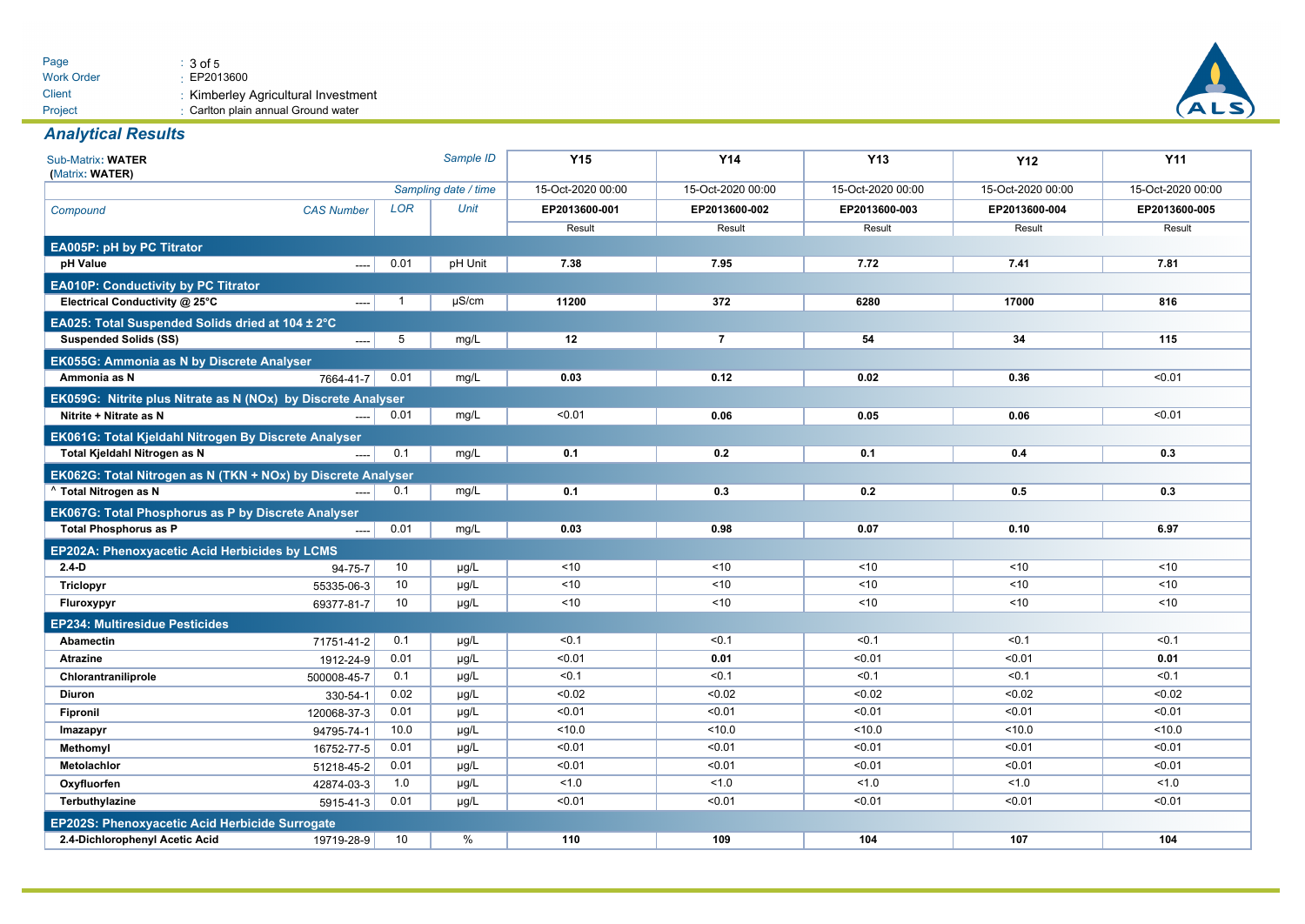

### *Analytical Results*

| Sub-Matrix: WATER<br>(Matrix: WATER)                         |                      |              | Sample ID         | <b>Y10</b>        | Y <sub>3</sub> | ----      | $\overline{\phantom{a}}$ | ----           |  |
|--------------------------------------------------------------|----------------------|--------------|-------------------|-------------------|----------------|-----------|--------------------------|----------------|--|
|                                                              | Sampling date / time |              | 15-Oct-2020 00:00 | 15-Oct-2020 00:00 | $---$          | $---$     | $---$                    |                |  |
| Compound                                                     | <b>CAS Number</b>    | <b>LOR</b>   | Unit              | EP2013600-006     | EP2013600-007  | ------    | -------                  |                |  |
|                                                              |                      |              |                   | Result            | Result         | ----      | ----                     |                |  |
| EA005P: pH by PC Titrator                                    |                      |              |                   |                   |                |           |                          |                |  |
| pH Value                                                     | $\overline{a}$       | 0.01         | pH Unit           | 7.62              | 7.51           | $\cdots$  | $\cdots$                 | $\cdots$       |  |
| <b>EA010P: Conductivity by PC Titrator</b>                   |                      |              |                   |                   |                |           |                          |                |  |
| Electrical Conductivity @ 25°C                               | $\overline{a}$       | $\mathbf{1}$ | $\mu$ S/cm        | 3720              | 10600          | $\sim$    | $\sim$                   | ----           |  |
| EA025: Total Suspended Solids dried at 104 ± 2°C             |                      |              |                   |                   |                |           |                          |                |  |
| <b>Suspended Solids (SS)</b>                                 | ----                 | 5            | mg/L              | 1060              | 10             | ----      | ----                     | $\cdots$       |  |
| EK055G: Ammonia as N by Discrete Analyser                    |                      |              |                   |                   |                |           |                          |                |  |
| Ammonia as N                                                 | 7664-41-7            | 0.01         | mg/L              | 0.08              | 0.50           | ----      | ----                     | ----           |  |
| EK059G: Nitrite plus Nitrate as N (NOx) by Discrete Analyser |                      |              |                   |                   |                |           |                          |                |  |
| Nitrite + Nitrate as N                                       |                      | 0.01         | mg/L              | 1.14              | 0.10           | $---$     | ----                     | $\cdots$       |  |
| EK061G: Total Kjeldahl Nitrogen By Discrete Analyser         |                      |              |                   |                   |                |           |                          |                |  |
| Total Kjeldahl Nitrogen as N                                 |                      | 0.1          | mg/L              | 1.2               | 0.6            | $\sim$    | ----                     | $\overline{a}$ |  |
| EK062G: Total Nitrogen as N (TKN + NOx) by Discrete Analyser |                      |              |                   |                   |                |           |                          |                |  |
| <sup>^</sup> Total Nitrogen as N                             | ----                 | 0.1          | mg/L              | 2.3               | 0.7            | $---$     | ----                     | $\cdots$       |  |
| EK067G: Total Phosphorus as P by Discrete Analyser           |                      |              |                   |                   |                |           |                          |                |  |
| <b>Total Phosphorus as P</b>                                 |                      | 0.01         | mg/L              | 0.79              | 0.05           | ----      | ----                     | $\sim$         |  |
| EP202A: Phenoxyacetic Acid Herbicides by LCMS                |                      |              |                   |                   |                |           |                          |                |  |
| $2.4-D$                                                      | 94-75-7              | 10           | $\mu$ g/L         | ~10               | ~10            | ----      | ----                     | ----           |  |
| <b>Triclopyr</b>                                             | 55335-06-3           | 10           | µg/L              | < 10              | < 10           | $\cdots$  | ----                     | $\sim$         |  |
| Fluroxypyr                                                   | 69377-81-7           | 10           | µg/L              | ~10               | < 10           | $---$     | ----                     | ----           |  |
| <b>EP234: Multiresidue Pesticides</b>                        |                      |              |                   |                   |                |           |                          |                |  |
| <b>Abamectin</b>                                             | 71751-41-2           | 0.1          | $\mu$ g/L         | < 0.1             | < 0.1          | ----      | $\sim$                   | $\sim$         |  |
| <b>Atrazine</b>                                              | 1912-24-9            | 0.01         | µg/L              | < 0.01            | < 0.01         | ----      | ----                     | ----           |  |
| Chlorantraniliprole                                          | 500008-45-7          | 0.1          | µg/L              | < 0.1             | < 0.1          | $\sim$    | $\sim$                   | $\overline{a}$ |  |
| <b>Diuron</b>                                                | 330-54-1             | 0.02         | µg/L              | < 0.02            | < 0.02         | ----      | ----                     | ----           |  |
| Fipronil                                                     | 120068-37-3          | 0.01         | µg/L              | < 0.01            | < 0.01         | $\cdots$  | $\cdots$                 | $\cdots$       |  |
| Imazapyr                                                     | 94795-74-1           | 10.0         | µg/L              | < 10.0            | < 10.0         | $\cdots$  | ----                     | $\cdots$       |  |
| Methomyl                                                     | 16752-77-5           | 0.01         | µg/L              | < 0.01            | < 0.01         | ----      | ----                     | $\cdots$       |  |
| Metolachlor                                                  | 51218-45-2           | 0.01         | µg/L              | < 0.01            | < 0.01         | $\sim$    | $\sim$                   | $\overline{a}$ |  |
| Oxyfluorfen                                                  | 42874-03-3           | 1.0          | µg/L              | 1.0               | 1.0            | $- - - -$ | ----                     | $\cdots$       |  |
| Terbuthylazine                                               | 5915-41-3            | 0.01         | µg/L              | < 0.01            | < 0.01         | $\sim$    | $\sim$                   | $\sim$         |  |
| EP202S: Phenoxyacetic Acid Herbicide Surrogate               |                      |              |                   |                   |                |           |                          |                |  |
| 2.4-Dichlorophenyl Acetic Acid                               | 19719-28-9           | 10           | $\frac{0}{0}$     | 108               | 103            | ----      | ----                     | ----           |  |